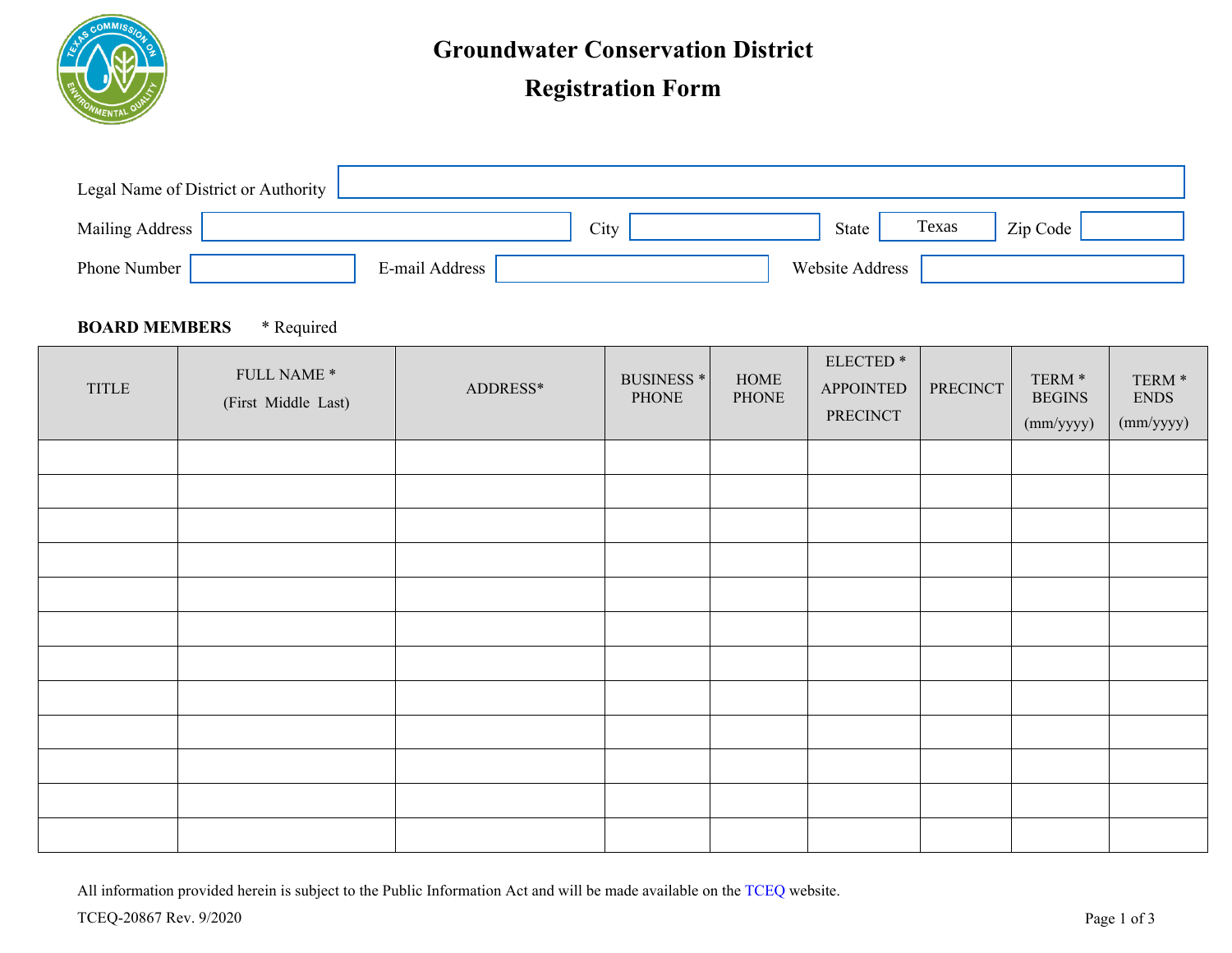

### **Groundwater Conservation District**

## **Registration Form**

**CONSULTANTS and REPRESENTATIVES** \* Required field

| <b>POSITION</b>        | FULL NAME * | FIRM / ORGANIZATION | ADDRESS <sup>*</sup> | BUSINESS <sup>*</sup><br><b>PHONE</b> | <b>FAX</b> |
|------------------------|-------------|---------------------|----------------------|---------------------------------------|------------|
| <b>General Manager</b> |             |                     |                      |                                       |            |
|                        |             |                     |                      |                                       |            |
|                        |             |                     |                      |                                       |            |
|                        |             |                     |                      |                                       |            |

|                    | I certify that the information contained herein is correct and complete to the best of my knowledge. |               |  |
|--------------------|------------------------------------------------------------------------------------------------------|---------------|--|
| Signature          |                                                                                                      | Date Signed   |  |
|                    |                                                                                                      |               |  |
| Printed Name/Title |                                                                                                      | Daytime Phone |  |

Individuals are entitled to request and review personal information the TCEQ gathers on its forms. For assistance with this form or to request your personal information and correct any errors, contact us at (512) 239-2789

#### STATUTORY AND RULE REQUIREMENTS

Texas Water Code statutory requirements can be found at [TWC Chapter 36.](https://statutes.capitol.texas.gov/Docs/WA/htm/WA.36.htm)  Texas Administrative Code Section 293.20 rule requirements can be found at [TAC 293.20.](https://texreg.sos.state.tx.us/public/readtac$ext.TacPage?sl=R&app=9&p_dir=&p_rloc=&p_tloc=&p_ploc=&pg=1&p_tac=&ti=30&pt=1&ch=293&rl=20)

To submit your completed form: Press the SUBMIT button (if using electronic signature); E-mail to GPAT[@tceq.texas.gov;](mailto:GPAT@tceq.texas.gov?subject=Groundwater Conservation District Registration Form) Fax to (512) 239-2214; or, Mail to:

Texas Commission on Environmental Quality Groundwater Planning & Assessment MC-147, PO Box 13087 Austin, Texas 78711-3087

SUBMIT

All information provided herein is subject to the Public Information Act and will be made available on the [TCEQ](http://www.tceq.texas.gov/) website.